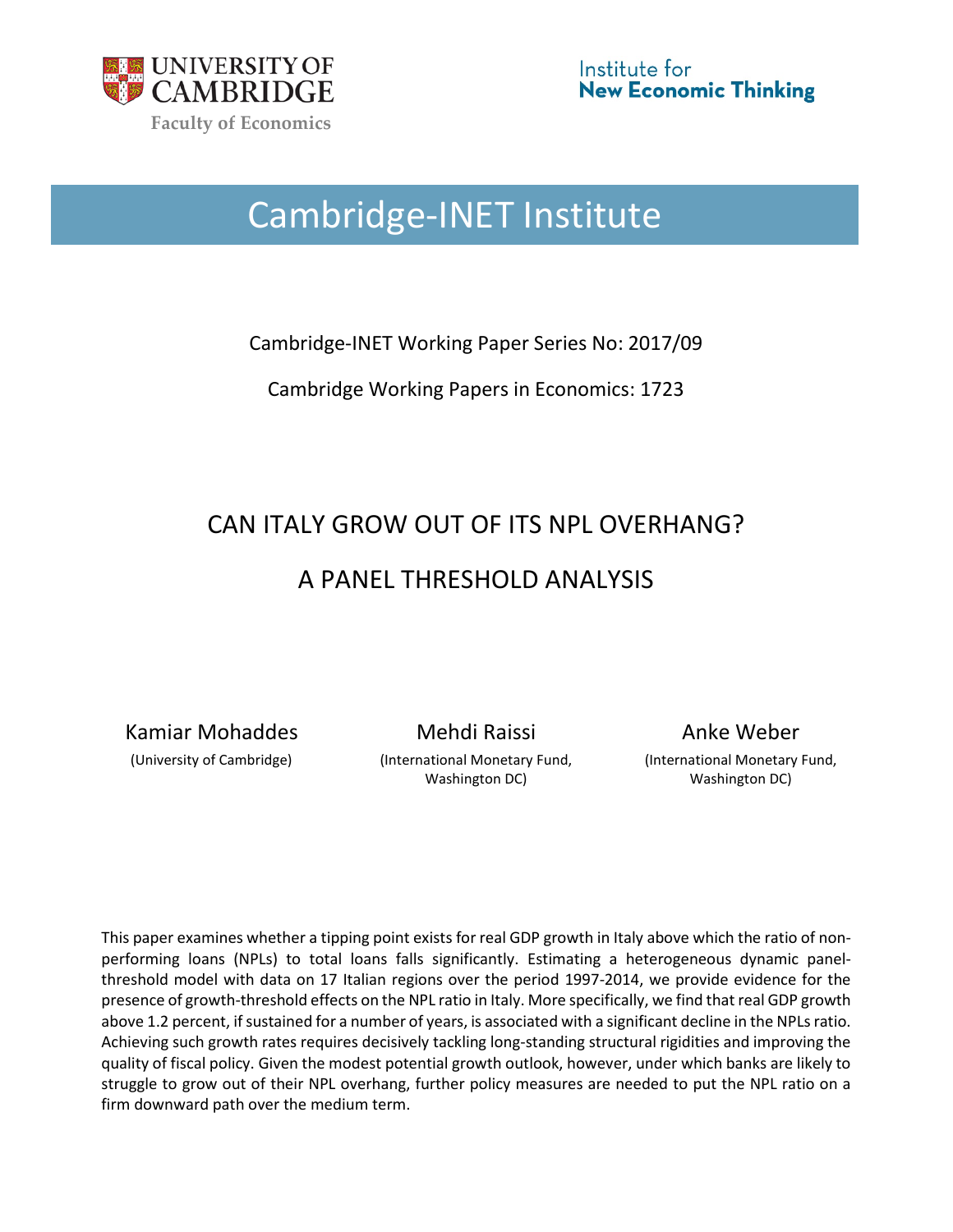## <span id="page-1-0"></span>Can Italy Grow Out of Its NPL Overhang? A Panel Threshold Analysis

Kamiar Mohaddes<sup>a</sup>, Mehdi Raissi<sup>b</sup><sup>†</sup>, and Anke Weber<sup>b</sup>

<sup>a</sup> Faculty of Economics and Girton College, University of Cambridge, UK <sup>b</sup> International Monetary Fund, Washington DC, USA

March 1, 2017

#### Abstract

This paper examines whether a tipping point exists for real GDP growth in Italy above which the ratio of non-performing loans (NPLs) to total loans falls significantly. Estimating a heterogeneous dynamic panel-threshold model with data on 17 Italian regions over the period  $1997-2014$ , we provide evidence for the presence of growththreshold effects on the NPL ratio in Italy. More specifically, we find that real GDP growth above 1.2 percent, if sustained for a number of years, is associated with a significant decline in the NPLs ratio. Achieving such growth rates requires decisively tackling long-standing structural rigidities and improving the quality of fiscal policy. Given the modest potential growth outlook, however, under which banks are likely to struggle to grow out of their NPL overhang, further policy measures are needed to put the NPL ratio on a firm downward path over the medium term.

**JEL Classifications:** C23, E44, G33.

Keywords: Italy, non-performing loans, real output growth, panel tests of threshold effects.

We are grateful to Athanasios V. Arvanitis, Antonio Bassanetti, Oya Celasun, Carlo Cottarelli, Rishi Goyal, Bertrand Gruss, Dermot Monaghan, Maria Soledad Martinez Peria, and Rachel N. van Elkan as well as colleagues from the Bank of Italy and the Ministry of Economy and Finance for helpful comments and suggestions. The views expressed in this paper are those of the authors and do not necessarily represent those of the International Monetary Fund or IMF policy.

<sup>&</sup>lt;sup>†</sup>Corresponding author. Email address: mraissi@imf.org.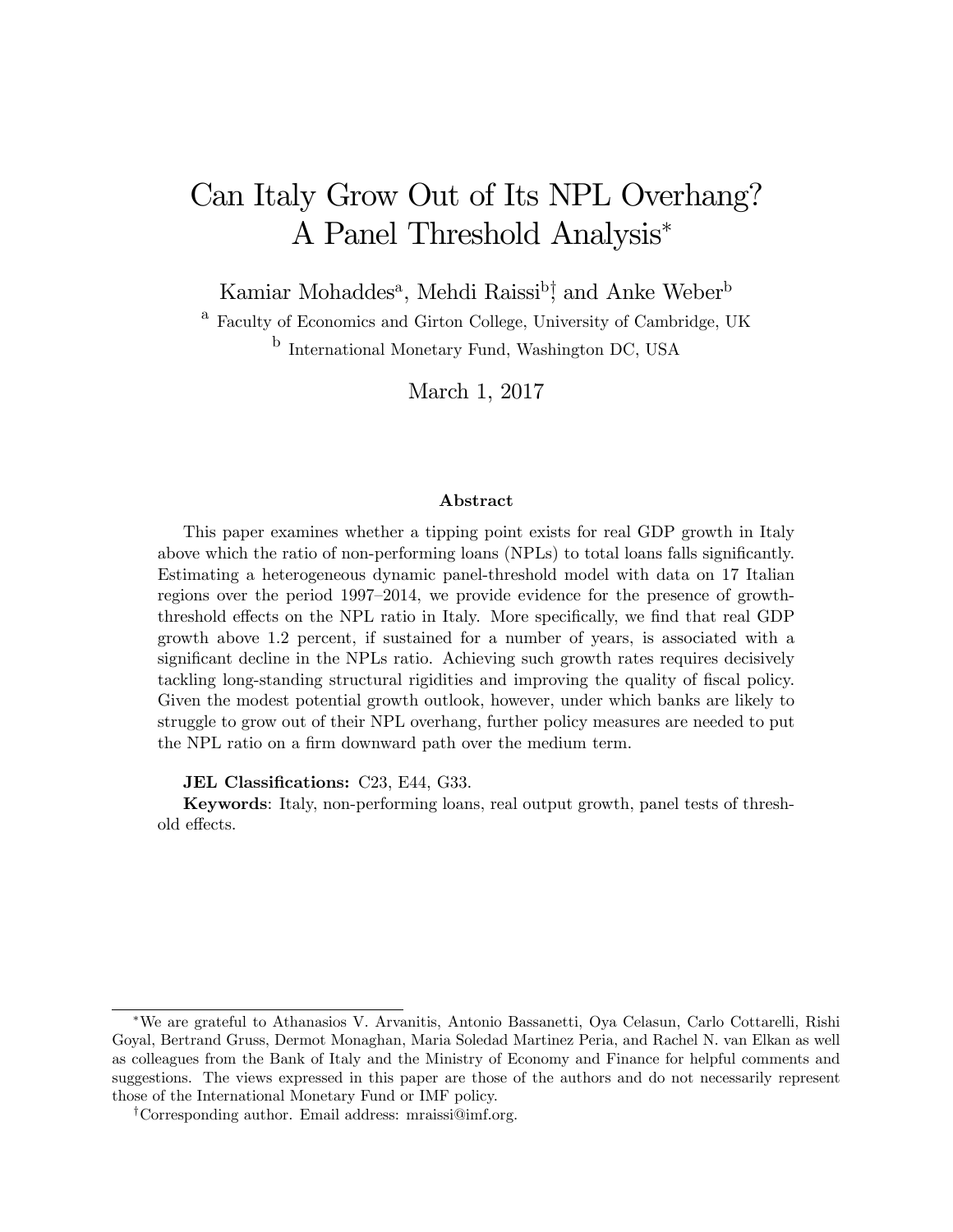### <span id="page-2-0"></span>1 Introduction

The ratio of non-performing loans (NPLs) to total loans in Italy has reached very high levels (see Figure [1\)](#page-3-0) post global Önancial crisis. Total NPLs appear to have broadly stabilized at about  $\epsilon$ 356 billion at end-June 2016 (about 18 percent of total loans; 20 percent of GDP; and one-third of the Euro Area total), and, as a ratio of total assets, they were mostly concentrated in the south of the country (see Figure  $2$ ).<sup>[1](#page-1-0)</sup> High NPLs are a drag on bank profitability and may also adversely affect economic activity in various ways. First, a bank experiencing high NPLs will likely focus on internal consolidation and improving asset quality rather than providing new credit to the private sector. Second, high NPLs require greater loan loss provisions, which reduce the available resources for lending.<sup>[2](#page-1-0)</sup> Third, an NPL overhang can result in a misallocation of resources—diverting funds away from more productive parts of the economy, thereby hampering a countryís long-term growth prospects; see [Peek and Rosengren \(2005\)](#page-15-0) and [Caballero et al. \(2008\)](#page-14-0) who explore the phenomenon of zombie lending and evergreening in Japan.<sup>[3](#page-1-0)</sup>

In addition to active policy measures to tackle NPLs, cyclical factors can play a role in reducing NPLs. Faster economic growth is expected to lead not only to an expansion in total credit (the denominator of NPL ratio) but also in a stabilization or reduction in stock of  $NPLs$  (the numerator) through (i) a reduction in the new flow of  $NPLs$  as firms' probability of default falls; (ii) an improvement in prospects of Örms whose loans may have become non performing, resulting in previous NPLs becoming performing again; (iii) an increase in the disposal of NPLs as recovery values improve; and  $(iv)$  an increase in bank profitability, leading to higher retained earnings, higher provisions and greater write offs (see [Jobst and](#page-15-1) [Weber 2016\)](#page-15-1).<sup>[4](#page-1-0)</sup>

<sup>&</sup>lt;sup>1</sup>Net of provisions, current NPLs amount to about 191 billion (10.4 percent of total loans); out of these, 88 billion (4.8 percent of loans) are represented by bad loans - i.e. exposures to insolvent debtors; the remaining 103 billion relate to situations in which repayments may still resume.

<sup>&</sup>lt;sup>2</sup>See also Dörr et al. 2017 who examine the implications for firm productivity of adverse shocks to bank lending in Italy. They finnd that a negative shock to bank credit supply reduces firms' loan growth, investment, capital-to-labor ratio, and productivity.

 $3$ The empirical literature points to some feedback effects from NPLs to growth. For Italy, [Filosa \(2007\)](#page-14-2) concludes that deterioration (improvement) in the quality of loans weakens (reinforces) real economic activity and inflation in Italy. [Klein \(2013\)](#page-15-2) shows that an increase in NPLs has a significant negative impact on credit, real GDP growth, unemployment, and inflation in emerging Europe. [Nkusu \(2011\)](#page-15-3) estimates the reaction of an economy to a sudden increase in the NPL ratio in a sample of 26 developed countries and finds a strong negative impact that persists for four years after the initial shock. Using a newly constructed dataset on NPL reduction episodes, [Balgova et al. \(2016\)](#page-14-3) illustrate that a reduction in NPL ratios leads to faster GDP growth, higher credit growth and investment, and better labor market outcomes.

<sup>&</sup>lt;sup>4</sup>The modest economic recovery in Italy since 2014 has resulted in a gradual improvement in the quality of credit: the áow of new NPLs has decreased to the lowest levels since 2008 and the total stock of NPLs has broadly stabilized since the end of 2015.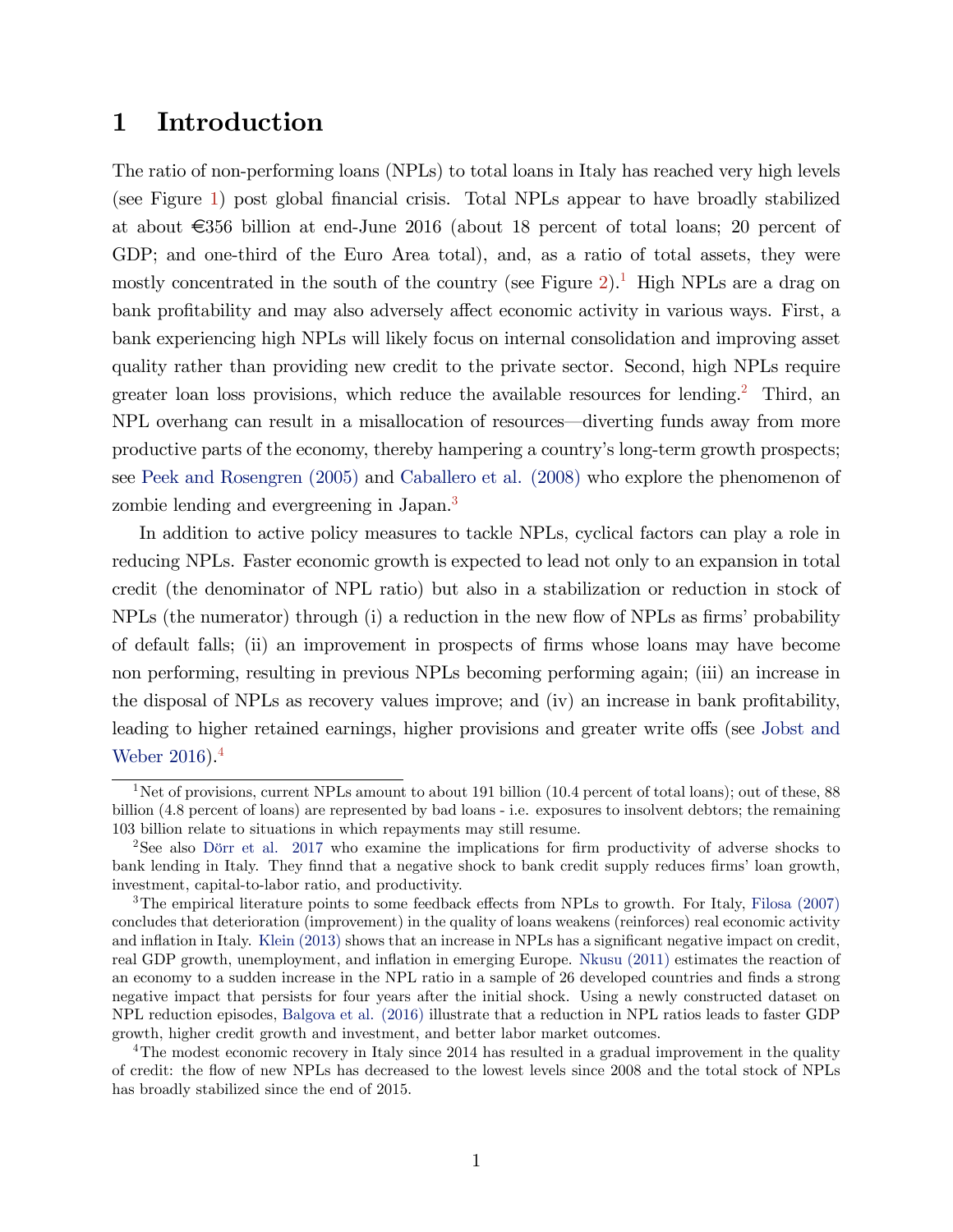<span id="page-3-0"></span>Figure 1: Evolution of the NPL Ratio Over Time



Source: Authors' construction based on Bank of Italy data.

Figure 2: Geographical Distribution of NPL Ratios (Averages over 1997-2014)

<span id="page-3-1"></span>

Source: Authors' construction based on Bank of Italy data.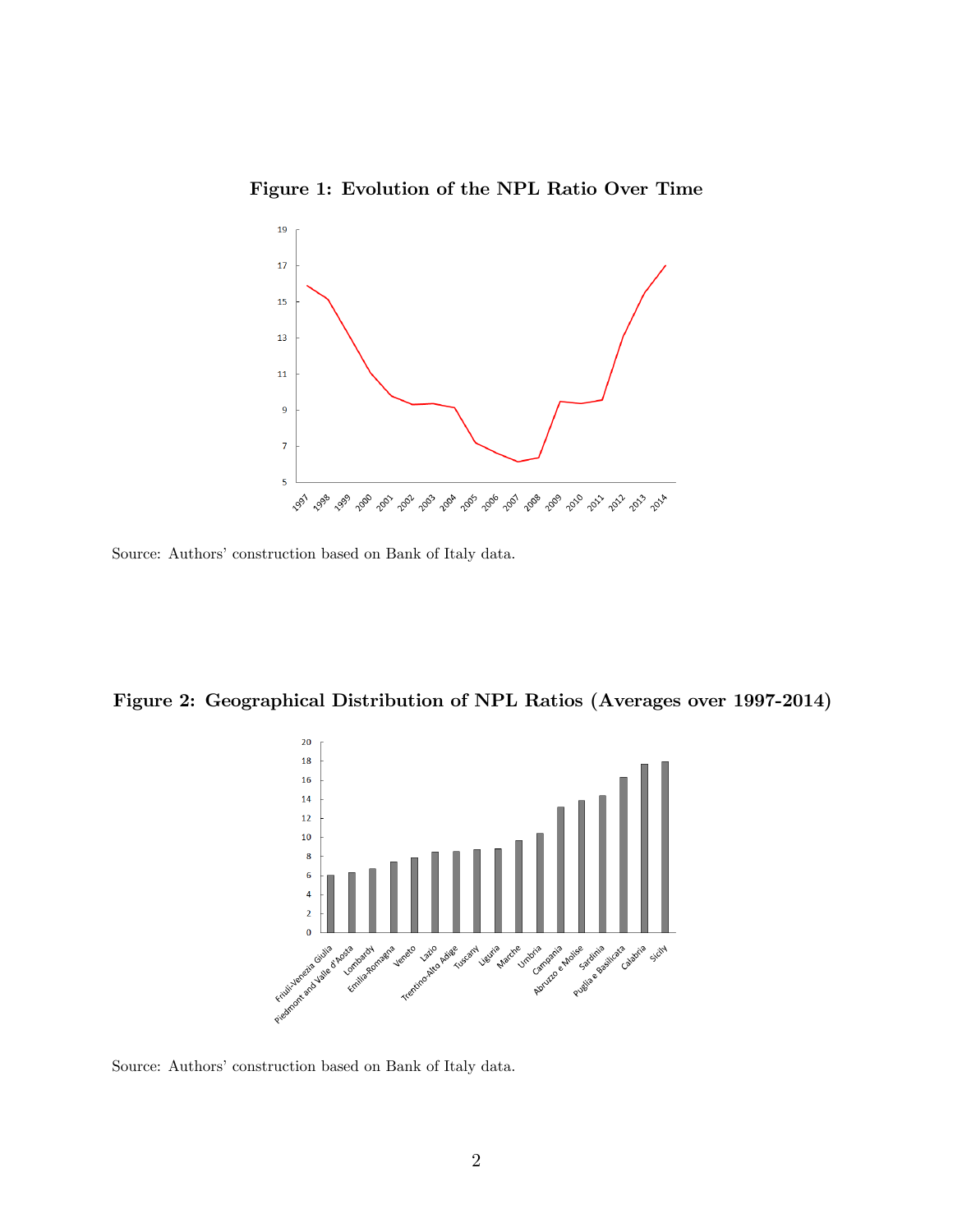Empirical evidence indeed suggests that economic activity is one of the main drivers of NPL ratios. [Beck et al. \(2013\)](#page-14-4) find that for a dynamic panel of 75 advanced and emerging economies, real GDP growth is the most important determinant of asset quality. Nonetheless, other factors such as exchange rate and interest rate movements may also play a role. These findings are broadly in line with other cross-country analyses; see, for instance, [Espinoza and](#page-14-5) [Prasad \(2010\),](#page-14-5) [Nkusu \(2011\),](#page-15-3) Glen and Mondragón-Vélez (2011), and [Klein \(2013\).](#page-15-2) With regard to Italy-specific studies, using a dynamic panel-data analysis covering the 62 largest Italian banks, [Garrido et al. \(2016\)](#page-14-6) show that while economic growth has been the most important determinant of the NPL buildup following the crisis, this was exacerbated by bank specific factors. [Quagliariello \(2007\)](#page-15-5) concludes that Italian banks' riskiness and profitability are affected by the evolution of the business cycle. Using Italian credit registry data, [Bofondi](#page-14-7) [and Ropele \(2011\)](#page-14-7) find that the quality of lending to households and firms can be explained by a small number of macroeconomic variables mainly related to the general state of the economy, the cost of borrowing, and the burden of debt. Finally, [Notarpietro and Rodano](#page-15-6) [\(2016\)](#page-15-6) argue that the slowdown in GDP growth following the global Önancial crisis and the European sovereign debt crisis is a major contributor to the rise in bad debts in Italy.

Motivated by the above cross-country experience, which highlights the importance of fast growth for reducing NPLs, this paper asks: Can Italy grow out of its NPL overhang? We contribute to the literature by investigating whether there is a non-monotonic relationship between real GDP growth and the NPL ratio in Italy while accounting for potential feedback effects from the NPL ratio to real GDP growth. In other words, we investigate whether there exists a tipping point for real GDP growth in Italy beyond which the NPL ratio falls significantly (i.e., by about  $5-10$  percent per year). To this end, we specify a heterogeneous dynamic panel-threshold model and provide formal statistical tests of growth-threshold effects on NPL ratios in a sample of 17 Italian regions over the period 1997–2014.

There are a number of advantages to our within-country analysis relying on Italian regionlevel GDP growth and NPL ratios data, as opposed to investigating the non-linear relationship between the NPL ratio and growth by conducting cross-country or time-series analysis for Italy. For instance, estimating the growth threshold on NPL ratios in a cross-country framework runs the risk of being distorted owing to cross-country heterogeneity and varying definitions of NPLs. Moreover, utilizing within country data allows for a more accurate/efficient inference of model parameters than from time-series regressions using all-Italy data or from cross-country panel data models. Note also that our estimation strategy takes into account dynamics, regional heterogeneity, and feedback effects between NPL ratios and growth. Acknowledging that cyclical developments are an important driver of NPL ratios in Italy, we distinguish between the short-term and long-term effects of faster growth on NPL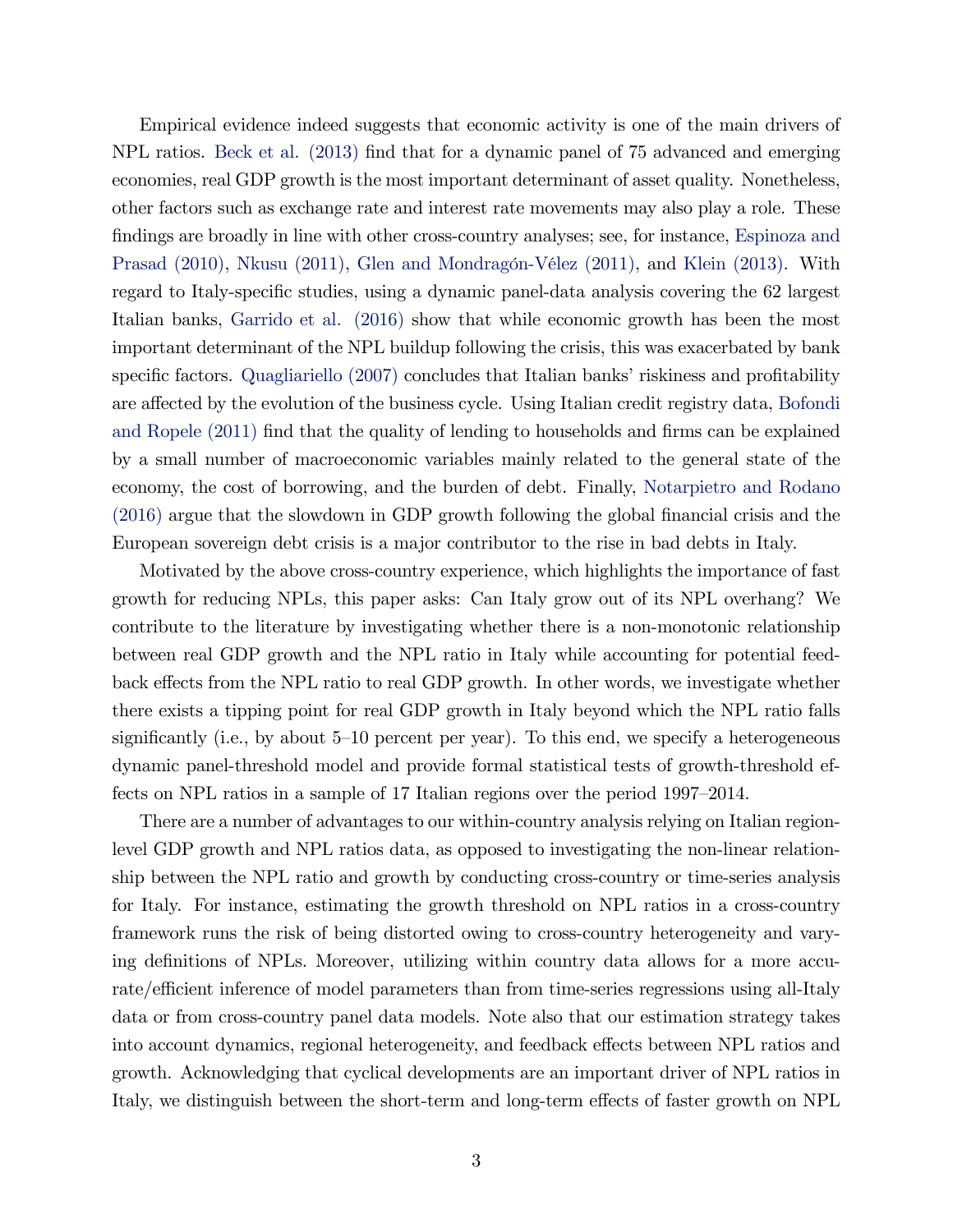ratios, and focus on the latter.

We find a statistically significant growth-threshold effect on the NPL ratio in Italy at about 1:2 percent, once we account for cross-region heterogeneities, simultaneous determination of the NPL ratio and growth, and dynamics. Moreover, we find that there is a significant and robust negative long-run association between economic growth and NPL ratios. Quantitatively, a one percentage points faster growth than the baseline in Italy, if persistent, would reduce the NPL ratio by about 6.5 to 9.5 percent per year (i.e. halving the NPL ratio in  $3 - 6$  years).

Given Italyís moderate growth outlook, banks could thus struggle to grow out of their NPL overhang. Italy has experienced historically weak economic growth (and negative pro-ductivity growth) predating the global financial crisis (Figure [3\)](#page-5-0). It is, therefore, important for Italy to improve its growth prospects compared to the currently moderate outlook—see Figure  $4$ —(with real GDP growth projected by a number of analysts including IMF staff, European Commission, OECD, some investment banks and think tanks to remain close to 1 percent over the next few years) by fully implementing the reform efforts pursued in recent years and scaling them up, lowering Italyís high levels of public debt, and ensuring a pro-growth mix of spending and tax measures.



<span id="page-5-0"></span>Figure 3: Average Real GDP and TFP Growth (1997-2014)

Source: The annual macro-economic database of the European Commission's Directorate General for Economic and Financial Affairs (AMECO).

This also means that active NPL resolution measures are needed to bring NPL ratios on a firm downward trajectory over the medium term. The Italian authorities have already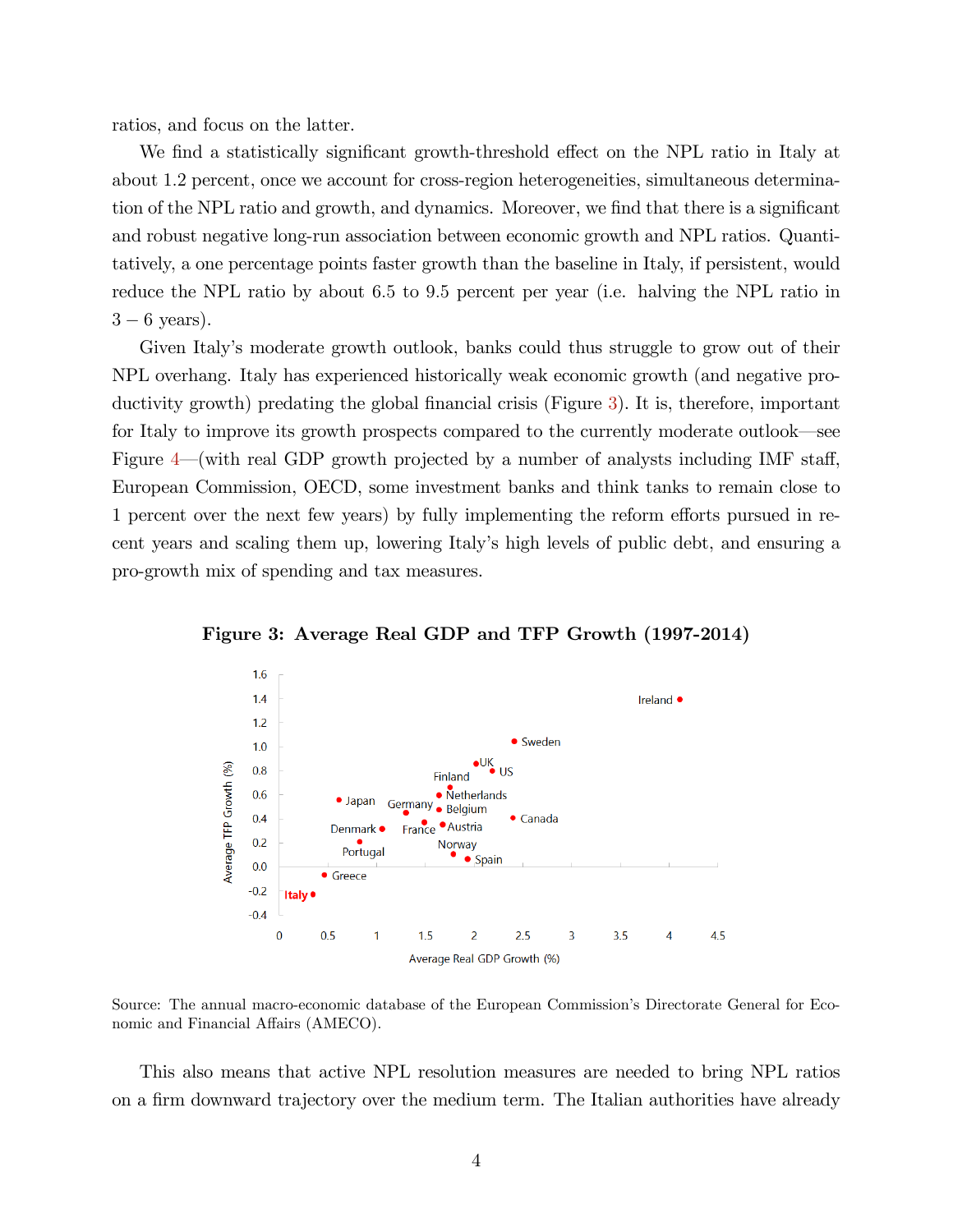<span id="page-6-0"></span>



1997 1999 2001 2003 2005 2007 2009 2011 2013 2015 2017 2019 2021

Source: Authors' estimates and IMF projections.

introduced several measures to deal with the NPL problem. These include steps to improve the insolvency system, foster consolidation within the highly fragmented banking sector, and facilitate securitization and sale of NPLs. However, the insolvency reforms, once fully implemented, are expected to yield benefits only gradually over time. Thus, additional measures are needed to deal with the existing high stock of NPLs, including more intensive use of out-of-court debt restructuring mechanisms; strengthened supervision; and a systematic assessment of asset quality for banks not already subject to the ECB comprehensive assessment, with follow-up actions in line with regulatory requirements; for more details, see [Garrido et al. \(2016\).](#page-14-6) Should the need arise, effective use of the framework for the prompt resolution of banks is also important and concerns related to the bail-in of retail investors should be dealt with appropriately [\(International Monetary Fund 2016\)](#page-15-7).

The remainder of the paper is organized as follows. Section [2](#page-7-0) presents our panel threshold model. Section [3](#page-9-0) reports the findings on growth-threshold effects and the long-run relationship between economic growth and the NPL ratio. Section  $4$  offers some concluding remarks.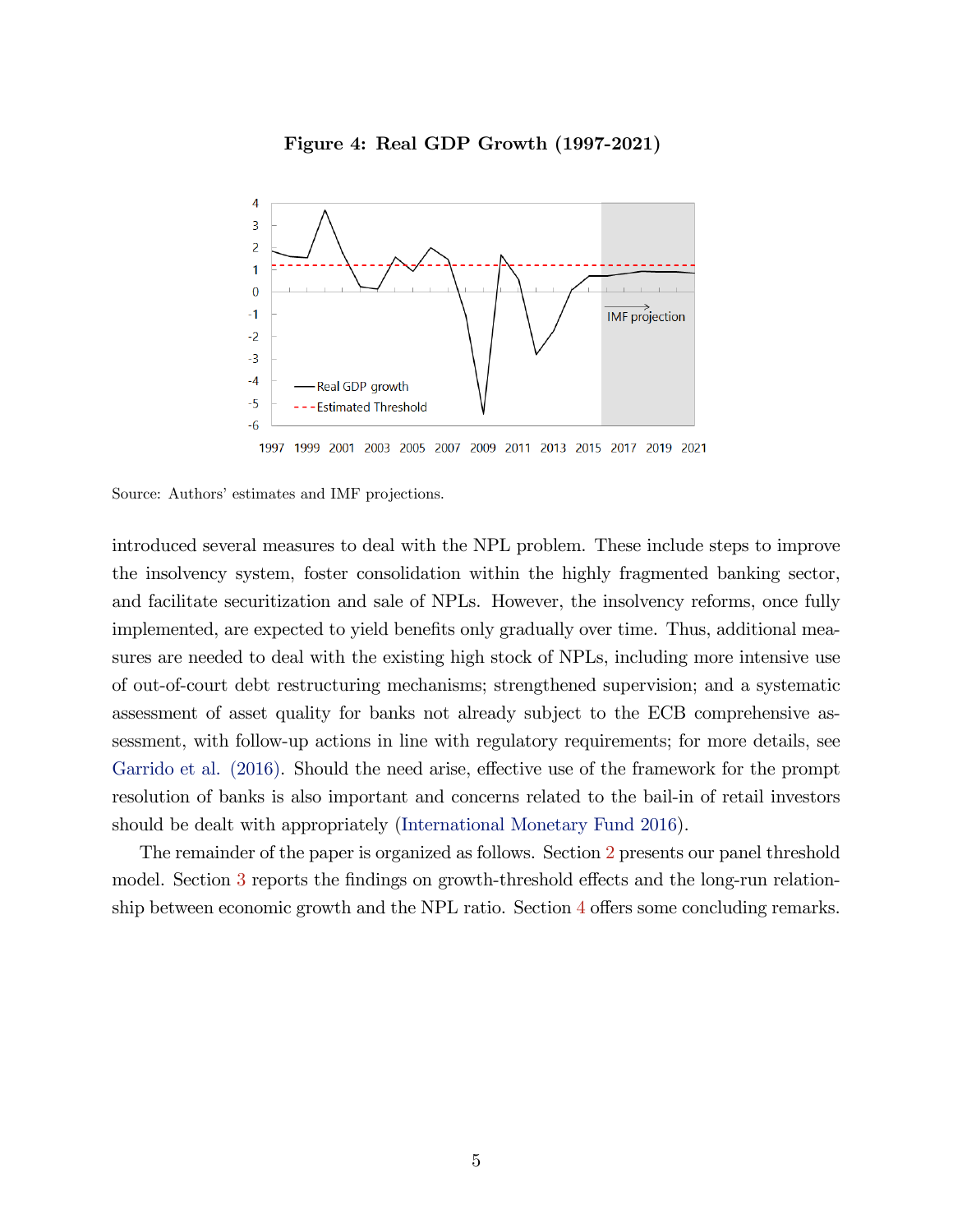## <span id="page-7-0"></span>2 A panel threshold NPL ratio—growth model

We begin our econometric analysis with the following specification for the change in NPL ratio  $(\Delta d_{it})$ :

<span id="page-7-2"></span>
$$
\Delta d_{it} = \alpha_{i,d} + \varphi I (\Delta y_{it} > \tau) + \delta \Delta d_{i,t-1} + \eta \Delta y_{i,t-1} + e_{it},
$$
  
for  $i = 1, 2, ..., N$ , and  $t = 1, 2, ..., T$ , (1)

and combine it with an equation for real GDP growth,  $\Delta y_{it}$ 

<span id="page-7-1"></span>
$$
\Delta y_{it} = \alpha_{i,y} + \varkappa \Delta y_{i,t-1} + \psi \Delta d_{i,t-1} + \varepsilon_{it},\tag{2}
$$

Both specifications include fixed effects,  $\alpha_{i,d}$  and  $\alpha_{i,y}$ , but to simplify the exposition, we initially assume homogeneous slopes. Equation [\(2\)](#page-7-1) allows for feedbacks from lagged NPLratio growth ( $\psi \neq 0$ ) to real GDP growth. It is important to note that even if  $\tau$  was known, estimates of  $\varphi$  based on [\(1\)](#page-7-2), would be subject to a substantial simultaneity bias when  $\varepsilon_{it}$  is correlated with  $e_{it}$ , regardless of whether lagged variables are present in [\(1\)](#page-7-2) and/or [\(2\)](#page-7-1). To deal with this bias, we model the correlation between the two innovations and derive a reduced form equation, which allows us to identify the threshold effect in the NPL-ratio equation, given that the threshold variable is excluded from the growth equation (our identification condition).<sup>[5](#page-1-0)</sup> To this end, assuming a linear dependence between the innovations, we have

<span id="page-7-3"></span>
$$
e_{it} = \kappa_i \varepsilon_{it} + u_{it},\tag{3}
$$

where  $u_{it} = e_{it} - E(e_{it} | \varepsilon_{it})$ , and by construction  $u_{it}$  and  $\varepsilon_{it}$  are uncorrelated. The coefficient  $\kappa_i$  measures the degree of simultaneity between NPL ratio and growth innovations for region *i*. Substituting [\(3\)](#page-7-3) in [\(1\)](#page-7-2) and then substituting [\(2\)](#page-7-1) for  $\varepsilon_{it}$ , we obtain the following "reduced form" panel threshold-ARDL specification for  $\Delta d_{it}$ :

<span id="page-7-4"></span>
$$
\Delta d_{it} = c_i + \varphi I \left( \Delta y_{it} > \tau \right) + \lambda_i \Delta d_{i,t-1} + \beta_{i0} \Delta y_{it} + \beta_{i1} \Delta y_{i,t-1} + u_{it},\tag{4}
$$

where  $c_i = \alpha_{i,d} - \kappa_i \alpha_{i,y}$ ,  $\lambda_i = \delta - \kappa_i \psi$ ,  $\beta_{i0} = \kappa_i$ , and  $\beta_{i1} = \eta - \kappa_i \varkappa$ . Conditional on  $(\Delta d_{i,t-1}, \Delta y_{it}, \Delta y_{i,t-1})$  and under our identification assumption,  $u_{it}$  and  $I[\Delta y_{it} > \tau]$  are uncorrelated and, hence, for a given value of  $\tau$ ,  $\varphi$  can be consistently estimated after the fixed effects and the heterogeneous dynamics are filtered out. The threshold coefficient,  $\tau$ , can then be estimated by a grid search procedure, see [Chudik et al. \(2017\)](#page-14-8) for details. Since the

 $5$ Nonetheless, we do not rule out the possibility of indirect threshold effects through the feedback variable,  $\Delta d_{i,t-1}$ .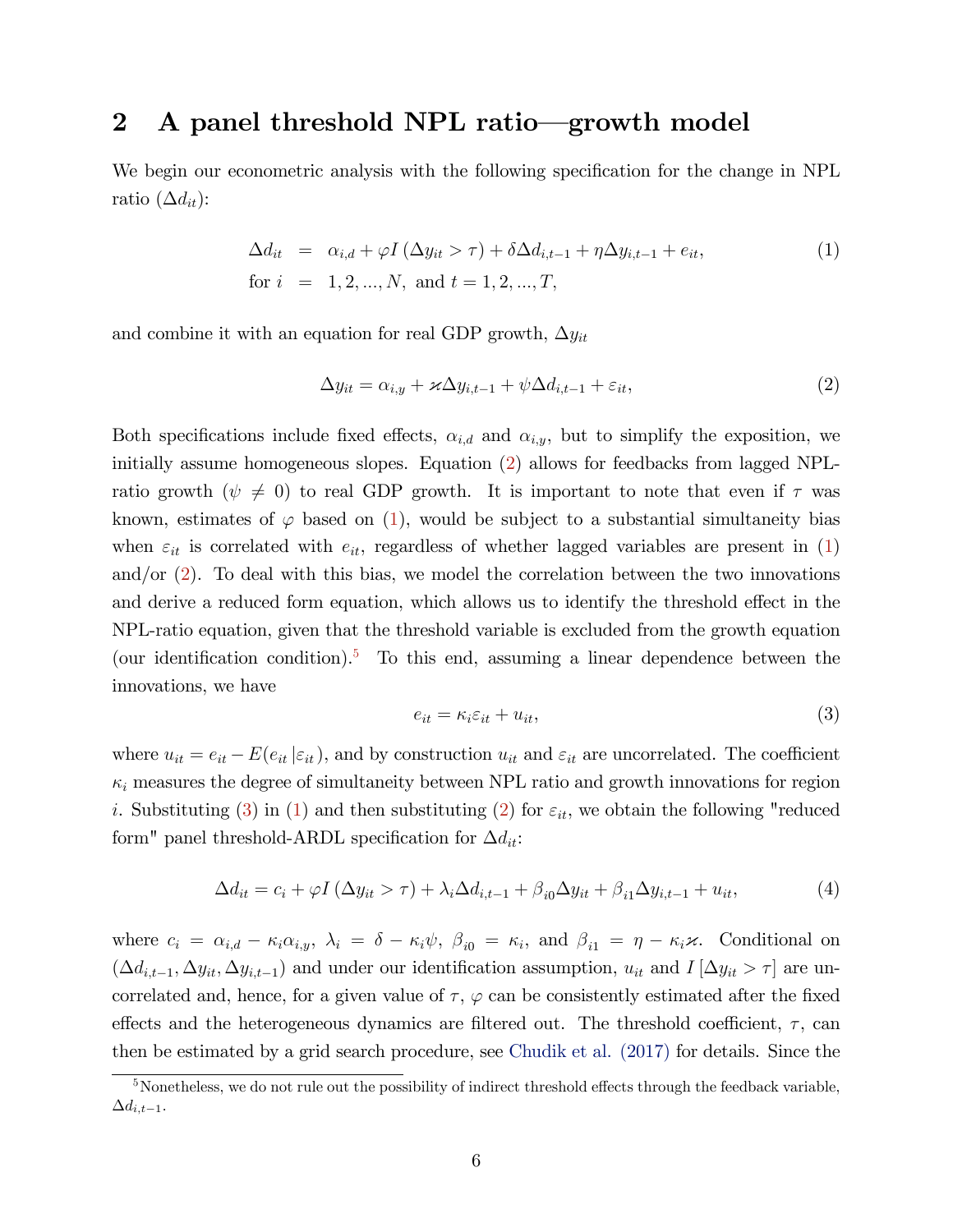focus of the analysis is on  $\varphi$ , assumed to be homogeneous, [\(4\)](#page-7-4) can be estimated treating the other coefficients,  $c_i$ ,  $\lambda_i$ ,  $\beta_{i0}$ ,  $\beta_{i1}$ , as heterogeneous.<sup>[6](#page-1-0)</sup>

#### 2.1 Panel tests of threshold effects

Testing the hypothesis  $\varphi = 0$  requires non-standard test statistics because under  $\varphi = 0$ , the threshold parameter  $\tau$  disappears. [Chudik et al. \(2017\)](#page-14-8) develop such tests in the con-text of heterogenous dynamic panel data models.<sup>[7](#page-1-0)</sup> Using vector notations and replacing  $\varphi I\left[\Delta y_{it} > \tau\right]$  in [\(1\)](#page-7-2) with  $\varphi'$ **f**  $(\Delta y_{it}, \tau)$ ,<sup>[8](#page-1-0)</sup> equation [\(4\)](#page-7-4) for  $t = 1, 2, ..., T$  can be written compactly as

<span id="page-8-0"></span>
$$
\Delta \mathbf{d}_{i} = \mathbf{Q}_{i} \boldsymbol{\theta}_{i} + \boldsymbol{\varphi}^{\prime} \mathbf{F}_{i} \left( \tau \right) + \mathbf{u}_{i}, \text{ for } i = 1, 2, ..., N,
$$
\n
$$
\tag{5}
$$

where  $\Delta \mathbf{d}_i$  is a  $T \times 1$  vector of observations on  $\Delta d_{it}$ ,  $\mathbf{Q}_i$  is a  $T \times h$  observation matrix of regressors  $\mathbf{q}_{it} = (1, \Delta d_{i,t-1}, \Delta y_{it}, \Delta y_{i,t-1})'$ ,  $h = 4$ , and  $\mathbf{F}_i(\tau)$  is a  $T \times r$  matrix of observations on the threshold variables in  $f(\Delta y_{it}, \tau)$ . The filtered pooled estimator of  $\varphi$  for a given value of  $\tau$  is given by

$$
\hat{\boldsymbol{\varphi}}(\tau) = \left[ \sum_{i=1}^{N} \mathbf{F}'_i(\tau) \, \mathbf{M}_i \mathbf{F}_i(\tau) \right]^{-1} \sum_{i=1}^{N} \mathbf{F}'_i(\tau) \, \mathbf{M}_i \Delta \mathbf{d}_i,
$$

where  $\mathbf{M}_i = \mathbf{I}_T - \mathbf{Q}_i (\mathbf{Q}_i' \mathbf{Q}_i)^{-1} \mathbf{Q}_i$ , and  $\mathbf{Q}_i$  covers the set of regressors (filtering variables) in specifications  $(1)$  and  $(2)$ , from which the empirical panel threshold-ARDL model  $(4)$  is derived. The SupF test statistic for testing the null hypothesis  $\varphi = 0$  is given by

<span id="page-8-1"></span>
$$
SupF = \sup_{\tau \in \mathcal{H}} [F_{NT}(\tau)], \qquad (6)
$$

where  $H$  represents the admissible set of values for  $\tau$  and

$$
F_{NT}(\tau) = \frac{(RSS_r - RSS_u)/r}{RSS_u/(n-s)},
$$

in which  $RSS_u$  is the residual sum of squares of an unrestricted model [\(5\)](#page-8-0),  $RSS_r$  is the residual sum of squares of the restricted model under the null  $\varphi = 0$ , n is the number of

<sup>6</sup>Owing to the intrinsic regional heterogeneities in Italy, the growth thresholds are most-likely region specific. Relaxing the homogeneity assumption, whilst possible in a number of dimensions, is difficult when it comes to the estimation of region-specific thresholds, because due to the non-linearity of the relationships involved, identification and estimation of region-specific thresholds require much larger time series data than are currently available. Moreover, the methodology treats the threshold variable as being time-invariant, while it might have decreased with underlying improvements in insolvency regime over time.

<sup>&</sup>lt;sup>7</sup>For a recent empirical application of the panel test of threshold effects see [Mohaddes and Raissi \(2016\).](#page-15-8)

<sup>&</sup>lt;sup>8</sup>Where  $f(\Delta y_{it}, \tau)$  is a vector of r threshold variables and  $\varphi$  is the  $r \times 1$  vector of corresponding threshold coefficients.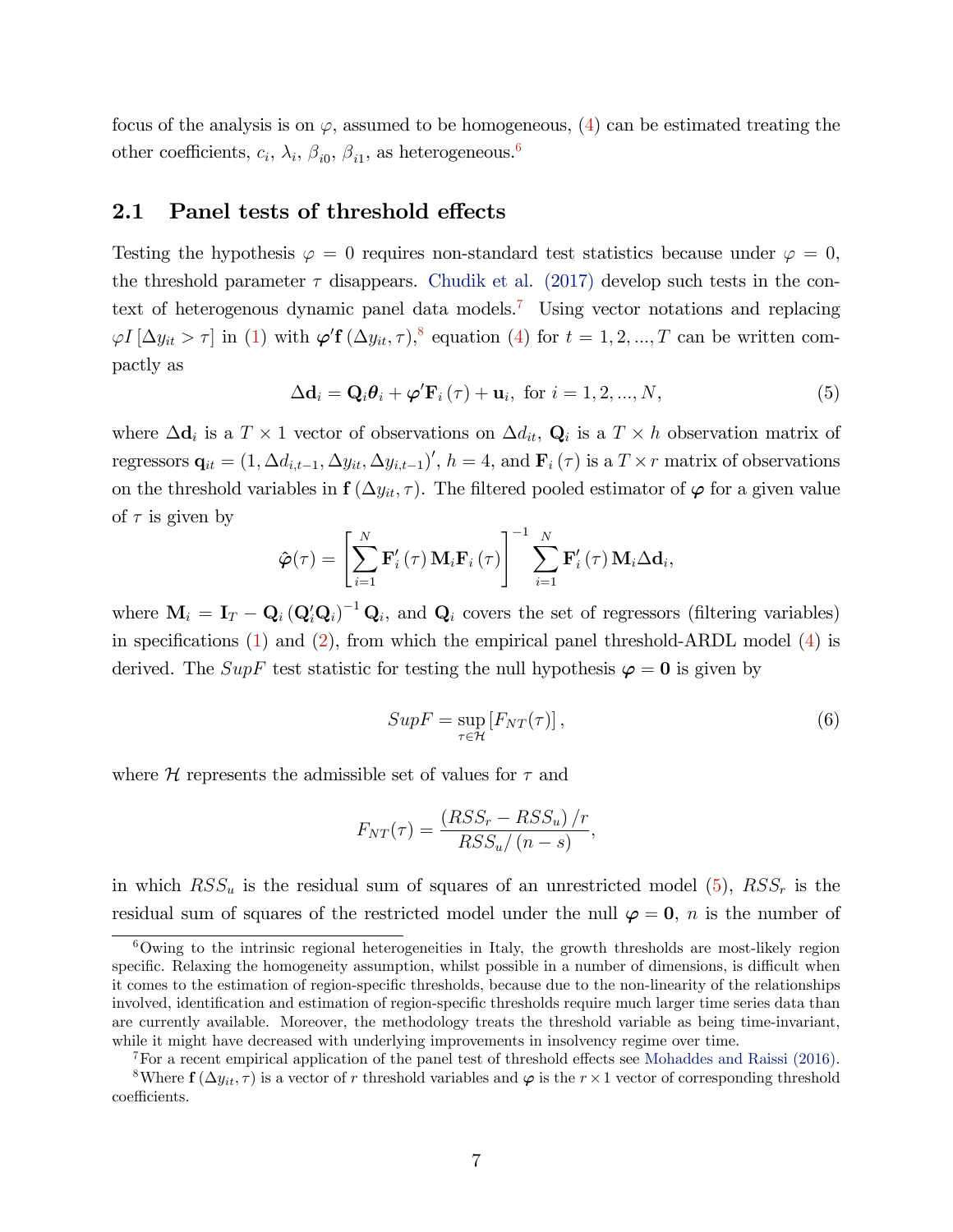available observations ( $n = NT$ ), and s is the total number of estimated coefficients in the unrestricted model  $(s = Nh + r)$ . Similarly, we define  $AveF$  test statistics as

<span id="page-9-1"></span>
$$
AveF = \frac{1}{\#\mathcal{H}} \sum_{\tau \in \mathcal{H}} F_{NT}(\tau),\tag{7}
$$

where  $\#\mathcal{H}$  denotes the number of elements of  $\mathcal{H}$ . The asymptotic distributions of the  $SupF$ and AveF test statistics are non-standard, but can be easily simulated. When only one threshold variable is considered  $(r = 1)$ , as is the case in our empirical application, we use the square root of  $F_{NT}(\tau)$  in [\(6\)](#page-8-1) and [\(7\)](#page-9-1) to obtain the  $Sup\mathcal{T}$  and  $Ave\mathcal{T}$  test statistics, respectively.

### <span id="page-9-0"></span>3 Empirical findings

We argue that the relationship between economic growth and the NPL ratio is non-monotonici.e., a real GDP growth above a certain threshold is needed to reduce the NPL ratio significantly. To support this argument, we construct regional NPL ratios based on supervisory returns data from the Bank of Italy and obtain regional real GDP data from Italyís National Institute for Statistics  $(Istat),<sup>9</sup>$  $(Istat),<sup>9</sup>$  $(Istat),<sup>9</sup>$  and then provide a formal statistical analysis of growth-threshold effects on NPL ratios, using a panel of 17 Italian regions over the period 1997–2014. We allow for region-specific heterogeneity in dynamics, error variances, and cross-region correlations, but assume homogeneous threshold parameters. Furthermore, we examine the long-term effects of economic growth on NPL ratios using both ARDL and DL specifications discussed in [Chudik et al. \(2016\).](#page-14-9)

#### 3.1 Tests of the growth-threshold effects

We begin with the following baseline autoregressive distributed lag (ARDL) specification, which extends  $(4)$  to p lags,

<span id="page-9-2"></span>
$$
\Delta d_{it} = c_i + \varphi I \left( \Delta y_{it} > \tau \right) + \sum_{\ell=1}^p \lambda_i \Delta d_{i,t-\ell} + \sum_{\ell=0}^p \beta_{i\ell} \Delta y_{i,t-\ell} + v_{it}, \tag{8}
$$

<sup>&</sup>lt;sup>9</sup>We use end-of-year data on NPL ratios by region. From 1997-2007, we use supervisory returns data compiled by the Bank of Italy on the non-performing/total loans ratio (percentage) for the different regions. NPLs comprise overdue, substandard, restructured and impaired loans. From 2008-2014, we compile our own NPL ratio adding up loans across those four NPL categories and dividing them by total loans (total maturity). We have data on 17 regions, as opposed to 20, as some regions are grouped together in the Bank of Italyís statistical database after 2007.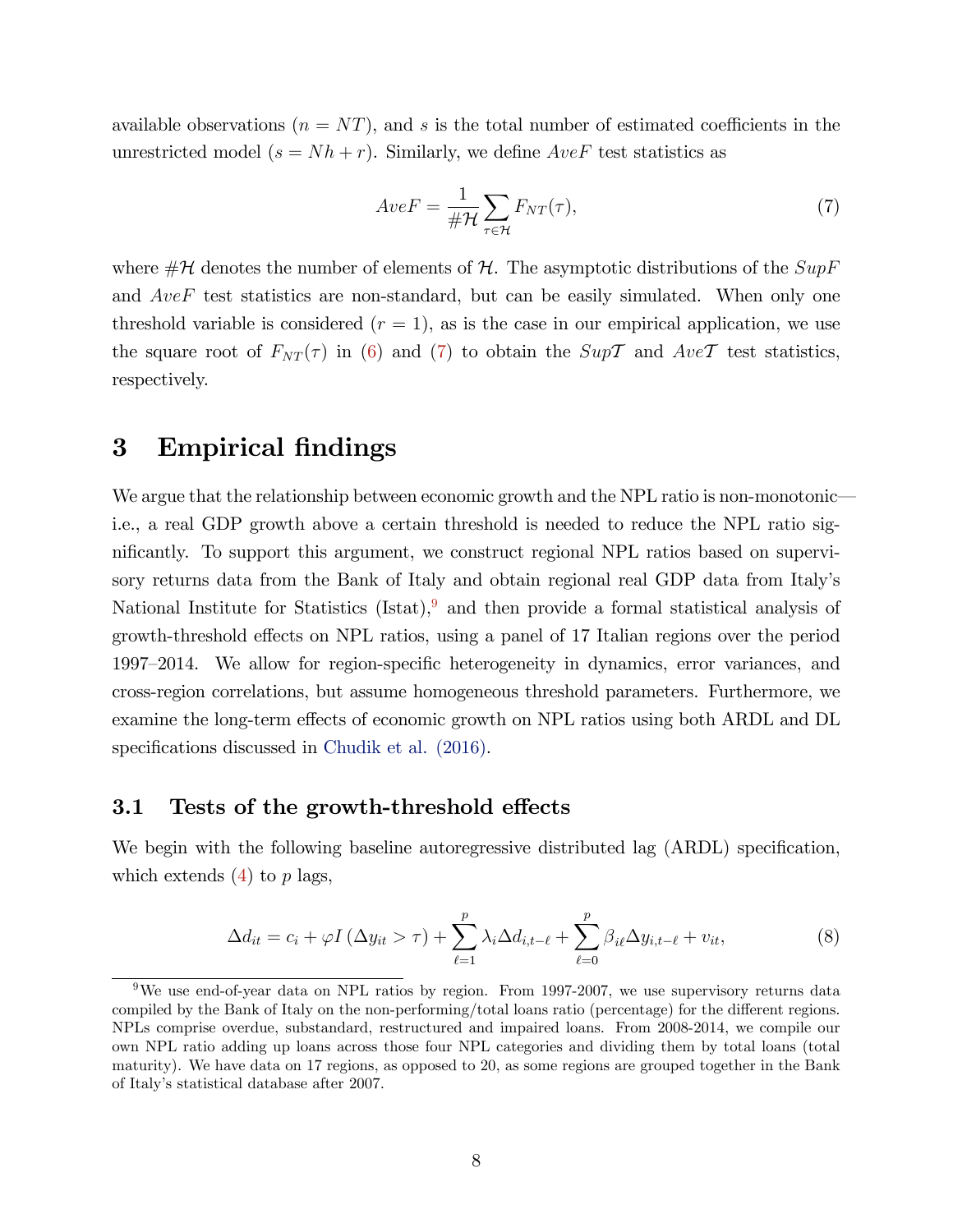and, following [Chudik et al. \(2016\),](#page-14-9) we also consider the alternative approach of estimating the long-run effects using the distributed lag  $(DL)$  counterpart of  $(8)$ , given by

<span id="page-10-0"></span>
$$
\Delta d_{it} = c_i + \theta I \left( \Delta y_{it} > \tau \right) + \phi_i \Delta y_{it} + \sum_{\ell=0}^p \alpha_{i\ell} \Delta^2 y_{i,t-\ell} + v_{it}, \tag{9}
$$

The threshold variable  $I(\Delta y_{it} > \tau)$  takes the value of 1 if real GDP growth is above  $\tau$  and zero otherwise. As before  $y_{it}$  is the log of real GDP and  $d_{it}$  is the log of NPL ratio. As explained in Chudik et al.  $(2016)$ , sufficiently long lags are necessary for the consistency of the ARDL estimates, whereas specifying longer lags than necessary can lead to estimates with poor small sample properties. The DL method, on the other hand, is more generally applicable and only requires that a truncation lag order is selected. We use the same lag order, p, for all variables/regions but consider different values of p, with  $p_{\text{max}} = 2$ , to investigate the sensitivity of the results to the choice of the lag order. Note that the maximum lag order of 2 should be sufficient to fully account for the short-run dynamics given that we are working with growth rates, see Chudik et al.  $(2017)$  for details.

<span id="page-10-1"></span>

|                                                                 | ARDL              |                   |         |         |                   |  |  |  |
|-----------------------------------------------------------------|-------------------|-------------------|---------|---------|-------------------|--|--|--|
| lags:                                                           |                   | 2.2               | $p=0$   | $p=1$   | p=2               |  |  |  |
| Regressions with threshold variable $I[\Delta y_{it} > \tau]$   |                   |                   |         |         |                   |  |  |  |
| $\widehat{\tau}$                                                | $1.2\%$           | $1.2\%$           | $1.2\%$ | $1.2\%$ | $1.2\%$           |  |  |  |
| $\begin{array}{l} Sup\mathcal{T} \\ Ave\mathcal{T} \end{array}$ | $4.31^{\ddagger}$ | $4.54^{\ddagger}$ | 1.89    | $3.11*$ | $3.11*$           |  |  |  |
|                                                                 | $3.00^{\ddagger}$ | $3.13^{\ddagger}$ | $1.17*$ | 1.88‡   | $1.98^{\ddagger}$ |  |  |  |

Table 1: Tests of real GDP growth-threshold effects on changes in NPL ratios

Notes: The ARDL and DL specifications are given by [\(8\)](#page-9-2) and [\(9\)](#page-10-0). The  $Sup\mathcal{T}$  and  $Ave\mathcal{T}$  test statistics for the statistical significance of the threshold variable  $I[\Delta y_{it} > \tau]$  are reported in the Table.<sup>\*</sup>, <sup>†</sup> and <sup>‡</sup> denote statistical significance at  $10\%$ , 5% and  $1\%$  level, respectively.

Table [1](#page-10-1) reports the Sup and Ave test statistics for the presence of growth-threshold effects on NPL ratios based on the ARDL and DL specifications,  $(8)$  and  $(9)$ . The Sup and Ave tests results are statistically significant in all cases, irrespective of the choice of the lag order and the estimation procedure (ARDL or DL). Therefore, there appears to be strong support for the presence of growth-threshold effects on NPL ratios in Italy using ARDL and DL specifications at varying lag orders, with the estimates of the threshold being 1.2 percent in all cases.

These non-linear effects could be working through several channels. First, sufficiently-fast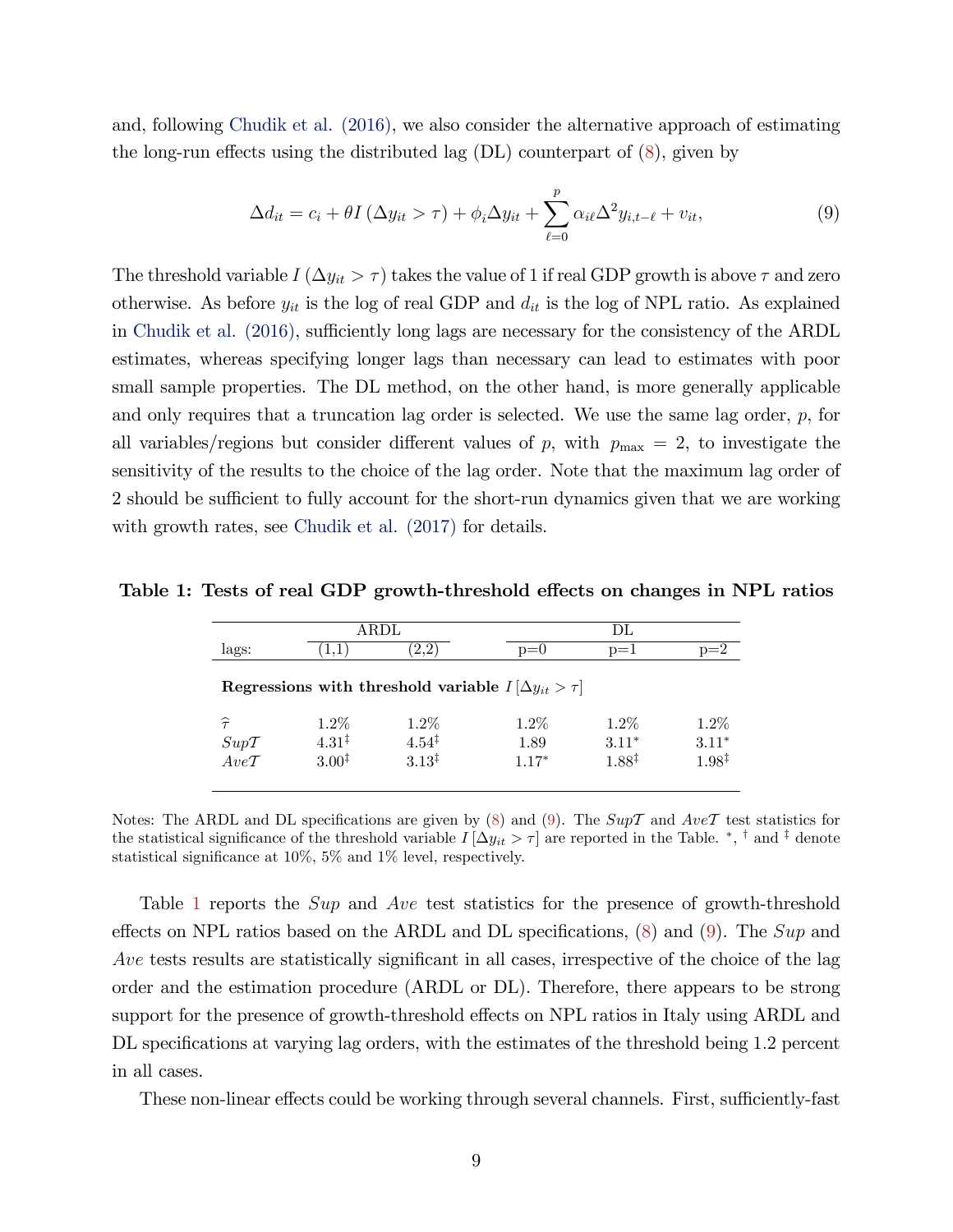growth will likely raise the value of collateral and therefore reduce the gap between market and book values of NPLs. Distressed debt investors may have an incentive to wait until they see sustained fast-paced growth before entering the NPLs market. At the same time, as the difference between market and book values of NPLs close, banks will be more willing to write off NPLs. Second, growth exceeding a certain threshold for a period of time may be needed for borrowers in distress to be able to service their debt obligations again, and for the likelihood of further defaults to be reduced. Third, once the economy grows above a certain rate for some time, profitability will be high enough for banks to use retained earnings to build higher capital buffers, further helping them with the write of  $NPLs$ <sup>[10](#page-1-0)</sup>

Against the backdrop of long-standing structural rigidities (including product and service market inefficiencies, wage growth in excess of productivity, high taxation, an inefficient public sector, and lengthy judicial processes), Italy is currently not expected to grow above 1.2 percent over the medium term (see Figure [4\)](#page-6-0). Slow growth has prevailed despite important reform efforts over the past two decades, owing in part to weaknesses in implementation. The potential real GDP growth in Italy exceeded 1.2 percent only before the millennium, and both long-term average real GDP and TFP growth rates are well below those of similar economies.<sup>[11](#page-1-0)</sup> Therefore, further efforts are needed in three important areas to raise potential growth and help reduce NPL ratios faster: product and service markets; public administration; and wage bargaining reform to align wages with productivity at the firm level and across regions. Moreover, there is a need to actively resolve NPLs as outlined in Section [1.](#page-2-0) Ensuring a pro-growth mix of spending and tax measures would also help.

#### 3.2 Estimates of long-run effects

We now turn our attention to the long-run effects of a persistent pick-up in output growth on NPL ratios, regardless of whether there is a threshold effect. To investigate this, we rely on the ARDL and DL specifications in equations  $(8)$  and  $(9)$ . In a series of papers, [Pesaran and](#page-15-9) [Smith \(1995\),](#page-15-9) [Pesaran \(1997\),](#page-15-10) and [Pesaran and Shin \(1999\)](#page-15-11) show that the traditional ARDL approach can be used for long-run analysis, and that the ARDL methodology is valid regardless of whether the regressors are exogenous, or endogenous, and irrespective of whether the underlying variables are  $I(0)$  or  $I(1)$ . These features of the panel ARDL approach are appealing as reverse causality could be very important in our empirical application. While high NPLs may have an adverse impact on economic growth, low GDP growth could also

<sup>&</sup>lt;sup>10</sup>Although not explicitly testing for threshold effects, [Fujii and Kawai \(2010\)](#page-14-10) show that in Japan over the period 1997-2007, the outstanding NPL ratio rose when GDP growth was below 1 percent and declined when it exceeded 1 percent, except in one year (2000).

<sup>&</sup>lt;sup>11</sup>Note that potential output estimates have a high degree of uncertainty.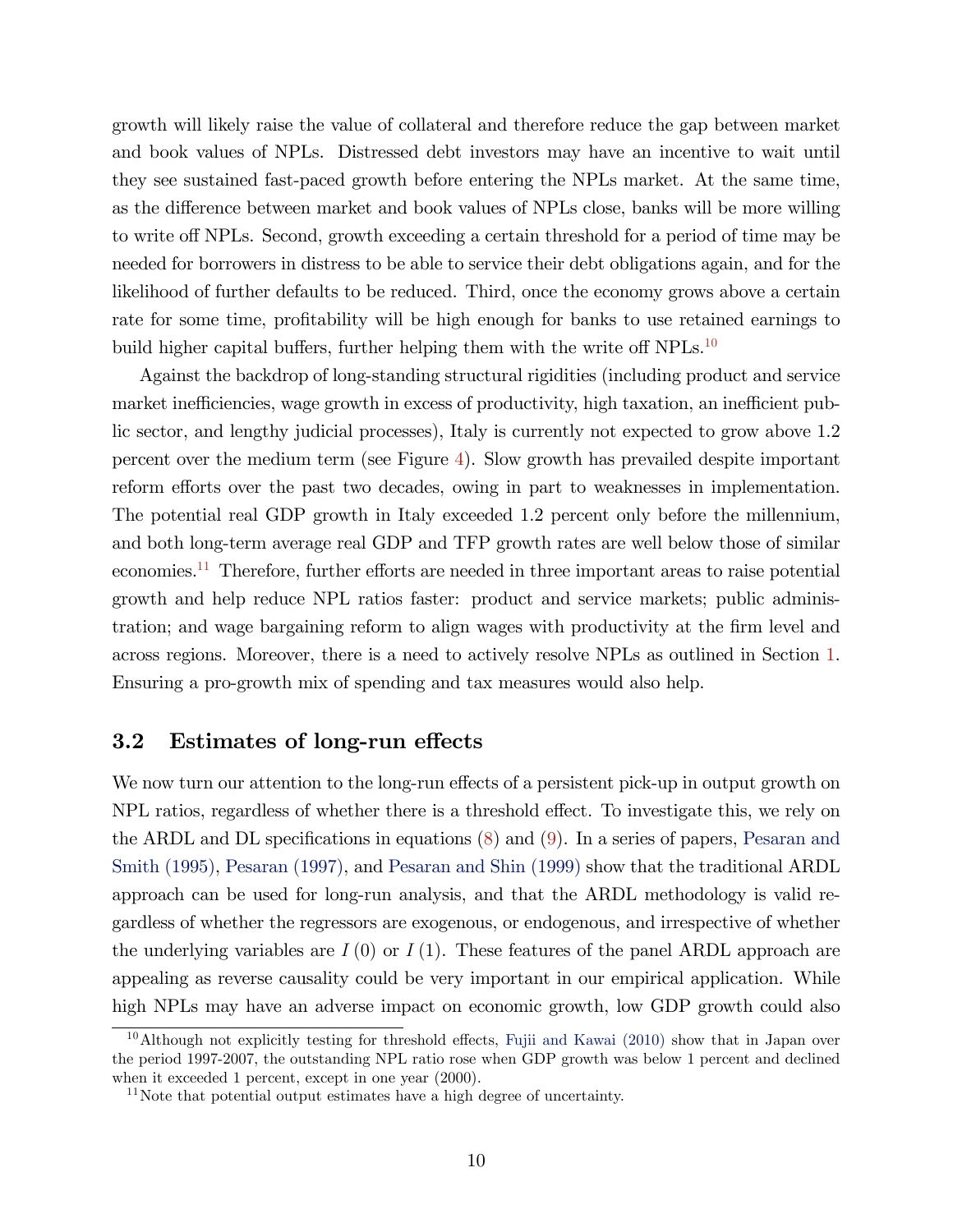lead to higher NPLs. We are indeed interested in studying the relationship between output growth and NPL ratios after accounting for these possible feedback effects. We also utilize the DL approach for estimating the long-run relationships for its robustness. Both ARDL and DL specifications allow for a significant degree of cross-region heterogeneity and account for the fact that the effect of a persistent pick-up on growth on NPL ratios could vary across regions (particularly in the short run), depending on region-specific factors such as institutions, geographical location, or cultural heritage.

Table 2: Mean group estimates of the long-run effects of real GDP growth on changes in NPL ratios (1997-2014)

<span id="page-12-0"></span>

|                                                                   | ARDL                            |                                   |                                 | DL                              |                                   |  |  |
|-------------------------------------------------------------------|---------------------------------|-----------------------------------|---------------------------------|---------------------------------|-----------------------------------|--|--|
| lags:                                                             | (1,1)                           | (2,2)                             | $p=0$                           | $p=1$                           | $p=2$                             |  |  |
| (a) Regressions with threshold variable $I[\Delta y_{it} > \tau]$ |                                 |                                   |                                 |                                 |                                   |  |  |
| $\widehat{\theta}$                                                | $-8.337^{\ddagger}$<br>(0.5719) | $-8.635^{\ddagger}$<br>(0.6903)   | $-6.944^{\ddagger}$<br>(0.4643) | $-8.588^{\ddagger}$<br>(0.5923) | $-9.533^{\ddagger}$<br>(0.7528)   |  |  |
| (b) Regressions without threshold variables                       |                                 |                                   |                                 |                                 |                                   |  |  |
| $\widehat{\theta}$                                                | $-6.472^{\ddagger}$<br>(0.5616) | $-6.522$ <sup>‡</sup><br>(0.7994) | $-6.676^{\ddagger}$<br>(0.5811) | $-7.016^{\ddagger}$<br>(0.7304) | $-7.541$ <sup>‡</sup><br>(0.5139) |  |  |

Notes: The ARDL and DL specifications are given by  $(8)$  and  $(9)$ . Standard errors are given in parentheses. Statistical significance is denoted by  $\ast$ ,  $\dagger$  and  $\ast$ , at 10%, 5% and 1% level, respectively.

The least squares estimates obtained from the panel ARDL and DL specifications are reported in Table [2.](#page-12-0) Panel (a) reports the results for models with threshold variables. Panels (b) shows the results when the threshold variables are excluded. Each panel gives the Mean Group (MG) estimates of the long-run effects of real GDP growth,  $\Delta y_{it}$ , on changes in NPL ratios. As shown in [Pesaran and Smith \(1995\),](#page-15-9) the MG estimates are consistent under fairly general conditions so long as the errors are cross-sectionally independent.

The results across all specifications suggest an inverse relationship between GDP growth and changes in NPL ratios. Specifically, Table  $2$  shows that the coefficients of real GDP growth,  $\hat{\theta}$ , are negative and statistically significant at the 1 percent level, with their values ranging from  $-6.5$  to  $-9.5$  across various estimation techniques (ARDL and DL), and lag orders. In other words, a one percentage point faster growth than the baseline, if it persists, would reduce the ratio of NPLs by about 6.5 to 9.5 percent per year (i.e., halving the NPL stock in  $3 - 6$  years).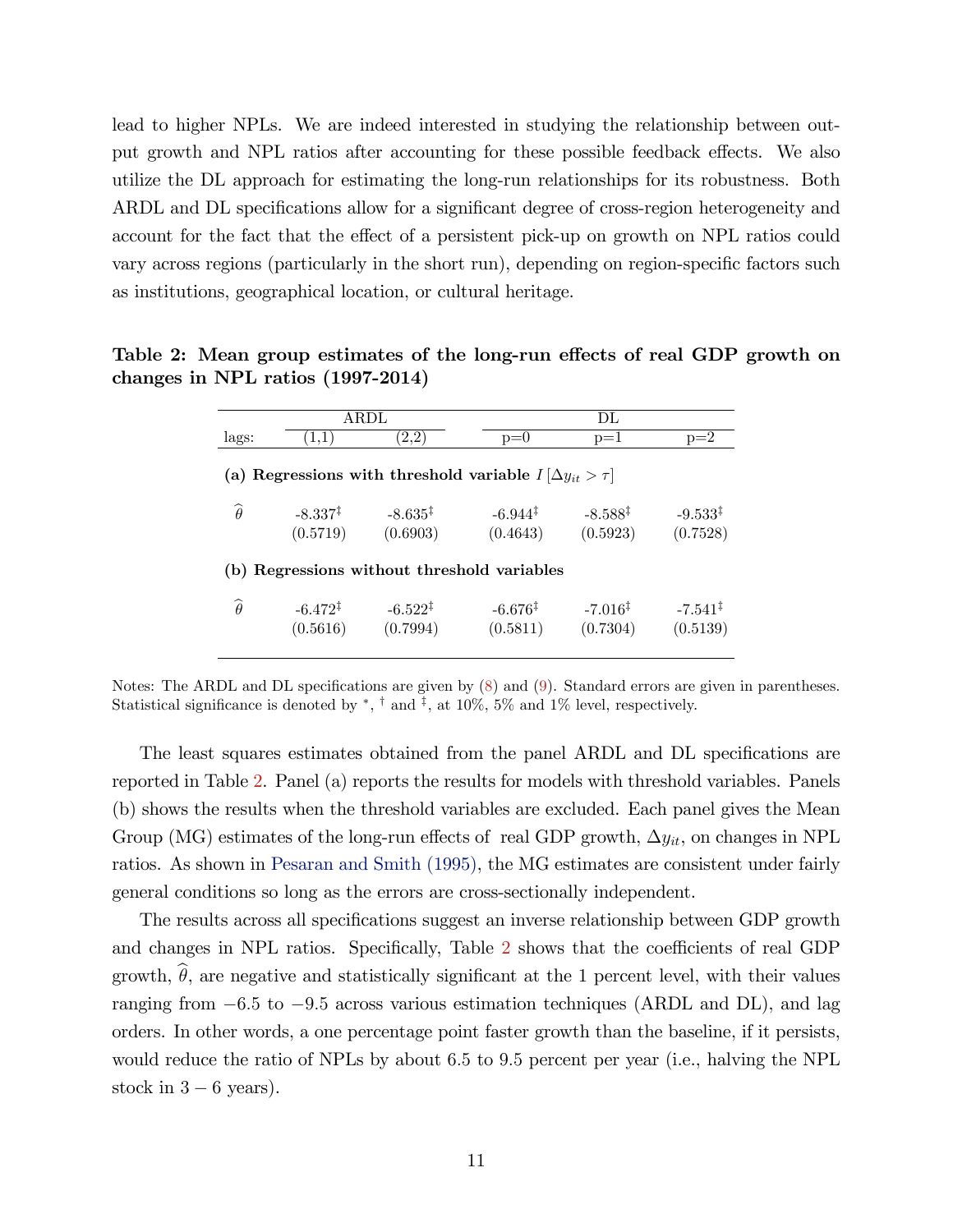#### 3.3 Robustness to inflation dynamics

To check the robustness of our analysis to ináation dynamics, we ran the model with nominal GDP growth and got a "nominal GDP growth" threshold estimate of about 3 percent (Table [3\)](#page-13-1). Note that GDP deáator in Italy grew on average by about 2 percent over 1997-2014. Considering that inflation in Italy is projected to remain significantly below the European Central Bank's target of 2 percent, a decisive reduction in NPL overhang relies on improving the underlying real growth dynamics (i.e. real GDP growth above 1.2 percent).

Table 3: Tests of *nominal* GDP growth-threshold effects on changes in NPL ratios

<span id="page-13-1"></span>

|                                                                                           |                   | ARDL                         |                   | DL                |         |  |  |  |
|-------------------------------------------------------------------------------------------|-------------------|------------------------------|-------------------|-------------------|---------|--|--|--|
| lags:                                                                                     | 1,1)              | (2,2)                        | $p=0$             | $p=1$             | $p=2$   |  |  |  |
| Regressions with threshold variable $I\left[\Delta y_{it}^{\text{nominal}} > \tau\right]$ |                   |                              |                   |                   |         |  |  |  |
| $\widehat{\tau}$                                                                          | $3.0\%$           | $3.0\%$                      | $3.0\%$           | $3.0\%$           | $3.0\%$ |  |  |  |
|                                                                                           | $4.78^{\ddagger}$ |                              | $3.59^{\ddagger}$ | $3.04*$           | 2.84    |  |  |  |
|                                                                                           | $3.01^{\ddagger}$ |                              | $1.76^{\ddagger}$ | $1.57^{\ddagger}$ | $1.26*$ |  |  |  |
| $\begin{array}{l} Sup\mathcal{T} \\ Ave\mathcal{T} \end{array}$                           |                   | $4.53^{\ddagger}$<br>$2.93*$ |                   |                   |         |  |  |  |

Notes: The ARDL and DL specifications are given by [\(8\)](#page-9-2) and [\(9\)](#page-10-0). The  $Sup\mathcal{T}$  and  $Ave\mathcal{T}$  test statistics for the statistical significance of the threshold variable  $I\left[\Delta y_{it}^{\text{nominal}} > \tau\right]$  are reported in the Table.<sup>\*</sup>, <sup>†</sup> and <sup>‡</sup> denote statistical significance at  $10\%$ ,  $5\%$  and  $1\%$  level, respectively.

## <span id="page-13-0"></span>4 Concluding remarks

We provided a formal statistical analysis of growth threshold effects on NPL ratios in a panel of 17 Italian regions over the period 1997–2014. To deal with different types of econometric issues and ensure robustness, we conducted the NPL-growth exercise based on two estimation methods  $(ARDL and DL)$ . Our results suggest that for Italy there is a growth-threshold effect of about 1.2 percent in the relationship between real GDP growth and NPL ratios. That is, persistent real GDP growth above 1.2 percent for a number of years is needed to reduce NPL ratios significantly over the medium term. However, achieving average growth rates above 1.2 percent requires tackling long-standing structural rigidities, lowering Italy's high levels of public debt, and ensuring a pro-growth mix of spending and tax measures. There is also an urgent need for additional financial sector measures to clean up bank balance sheets. While the authorities have already introduced a number of measures to deal with the NPL problem, additional measures could help bring down NPL ratios faster, including by more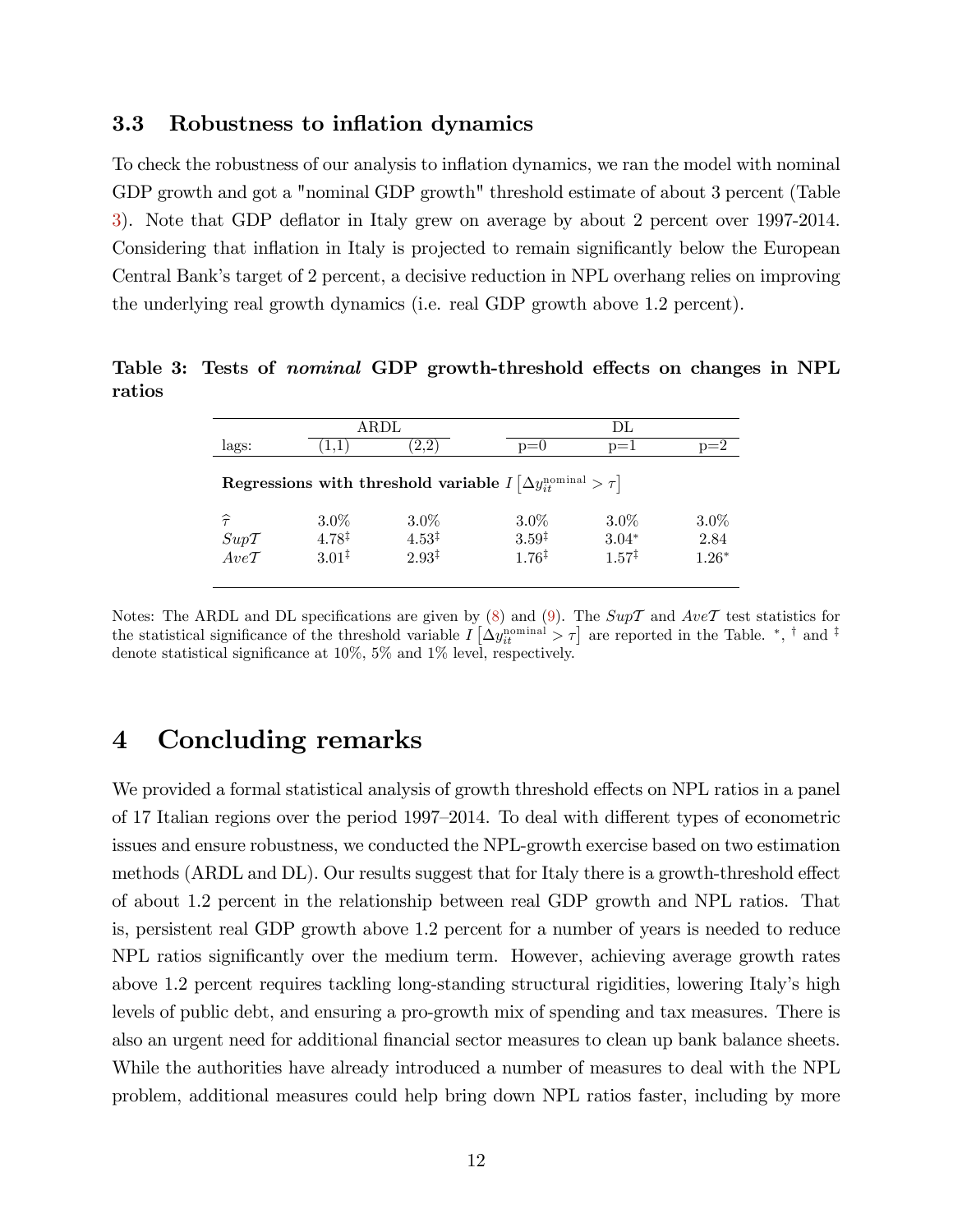intensive use of out-of-court debt restructuring mechanisms; and strengthened supervision to facilitate decisive progress in reducing NPLs, among others.

## References

<span id="page-14-3"></span>Balgova, M., M. Nies, and A. Plekhanov (2016). [The Economic Impact of Reducing Non-](http://www.ebrd.com/publications/working-papers/economic-impact.html)[Performing Loans.](http://www.ebrd.com/publications/working-papers/economic-impact.html) EBRD Working Paper Number 193 .

<span id="page-14-4"></span>Beck, R., P. Jakubik, and A. Piloiu (2013). [Non-Performing Loans What Matters in Addi](https://www.ecb.europa.eu/pub/pdf/scpwps/ecbwp1515.pdf?acd1786abd6d2bd9b992504c6d714c7b)[tion to the Economic Cycle?](https://www.ecb.europa.eu/pub/pdf/scpwps/ecbwp1515.pdf?acd1786abd6d2bd9b992504c6d714c7b) ECB Working Paper Series No 1515 .

<span id="page-14-7"></span>Bofondi, M. and T. Ropele (2011). [Macroeconomic Determinants of Bad Loans: Evidence](https://www.bancaditalia.it/pubblicazioni/qef/2011-0089/QEF_89.pdf?language_id=1) [from Italian Banks.](https://www.bancaditalia.it/pubblicazioni/qef/2011-0089/QEF_89.pdf?language_id=1) Bank of Italy Occasional Papers No 89 .

<span id="page-14-0"></span>Caballero, R. J., T. Hoshi, and A. K. Kashyap (2008, December). [Zombie Lending and](http://dx.doi.org/10.1257/aer.98.5.1943) [Depressed Restructuring in Japan.](http://dx.doi.org/10.1257/aer.98.5.1943) American Economic Review  $98(5)$ , 1943–77.

<span id="page-14-9"></span>Chudik, A., K. Mohaddes, M. H. Pesaran, and M. Raissi (2016). Long-Run Effects in Large [Heterogeneous Panel Data Models with Cross-Sectionally Correlated Errors.](http://www.dallasfed.org/assets/documents/institute/wpapers/2015/0223.pdf) In R. C. Hill, G. Gonzalez-Rivera, and T.-H. Lee (Eds.), Advances in Econometrics (Volume 36): Essays in Honor of Aman Ullah, Chapter 4, pp. 85–135. Emerald Publishing.

<span id="page-14-8"></span>Chudik, A., K. Mohaddes, M. H. Pesaran, and M. Raissi (2017). [Is There a Debt-threshold](http://dx.doi.org/10.1162/REST_a_00593) Effect on Output Growth? Review of Economics and Statistics  $99(1)$ , 135–150.

<span id="page-14-1"></span>Dörr, S., M. Raissi, and A. Weber (2017). [Credit-Supply Shocks and Firm Productivity in](#page-1-0) [Italy.](#page-1-0) IMF Working Paper, forthcoming.

<span id="page-14-5"></span>Espinoza, R. and A. Prasad (2010). [Nonperforming Loans in the GCC Banking Systems](http://www.imf.org/external/pubs/ft/wp/2010/wp10224.pdf) and their Macroeconomic Effects. IMF Working Paper  $WP/10/224$ .

<span id="page-14-2"></span>Filosa, R. (2007). [Stress Testing of the Stability of the Italian Banking System: A VAR](http://morespace.unimore.it/giuseppemarotta/wp-content/uploads/sites/12/2014/11/filosa1.pdf) [Approach.](http://morespace.unimore.it/giuseppemarotta/wp-content/uploads/sites/12/2014/11/filosa1.pdf)

<span id="page-14-10"></span>Fujii, M. and M. Kawai (2010). [Lessons from Japanís Banking Crisis, 1991-2005.](https://www.adb.org/sites/default/files/publication/156077/adbi-wp222.pdf) Asian Development Bank Institute Working Paper Series No. 222 .

<span id="page-14-6"></span>Garrido, J., E. Kopp, and A. Weber (2016). [Cleaning-up Bank Balance Sheets: Economic,](https://www.imf.org/external/pubs/ft/wp/2016/wp16135.pdf) [Legal, and Supervisory Measures for Italy.](https://www.imf.org/external/pubs/ft/wp/2016/wp16135.pdf) IMF Working Paper WP/16/135 .